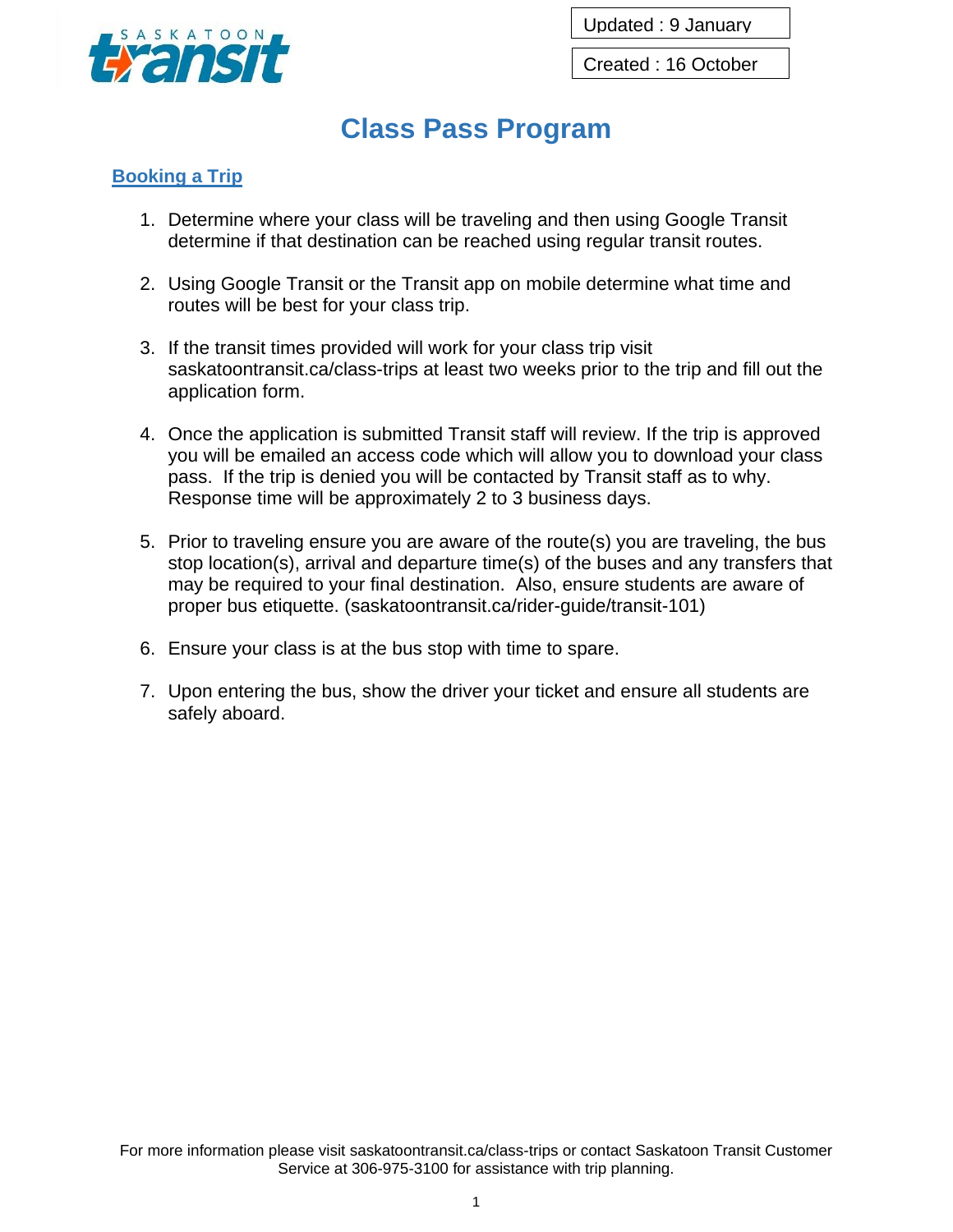

2018 16 October 2018 16 October 2018 16 October 2018 16 October 2018 16 October 2018 16 October 2018 16 Octobe<br>2017 16 October 2018 16 October 2018 16 October 2018 16 October 2018 16 October 2018 16 October 2018 16 Octobe Created : 16 October

# **Class Pass - Frequently Asked Questions**

## **What is the Class Pass Program?**

The program offers free service to teachers, chaperones and students (up to 35 total passengers) on regular transit routes for class trips within city limits. It is offered to all grades in both school boards. The program aims to eliminate the barrier of transportation costs for teachers while increasing ridership for Saskatoon Transit.

#### **Who books the trip?**

Teachers are required to submit an application for their field trip online at saskatoontransit.ca/class-trips. Applications for a trip must be submitted at least two weeks prior to the requested date. Applications submitted after this period will not be accepted.

#### **How do teachers plan a trip?**

To plan a trip with Saskatoon Transit, teachers are encouraged to use Google Transit or the Transit app on mobile. If there are any questions about a trip please contact Saskatoon Transit Customer Service at 306-975-3100.

#### **When can a class travel?**

Classes are permitted to travel at no cost between 9:00 a.m. and 3:00 p.m. If a class wishes to gain access to transit service outside of these times, regular fares will apply. Saskatoon Transit reserves the right to deny a trip once it is requested and cannot guarantee that all trips will be approved.

## **Can multiple classes travel at once?**

Only one class will be permitted to travel on a bus at one time. Should multiple classes wish to travel to one destination they will be required to stagger their trips over multiple departure times or make other arrangements.

#### **Will the bus wait if a class is late?**

Buses will not wait for classes, it is the teacher's responsibility to ensure the class is at the stop on time. Teachers should be aware that buses can sometimes be running a few minutes late or early so they are encouraged to arrive to bus stops early and use the real-time Transit or Google Maps app.

#### **What happens if the bus is late or a class doesn't get to a destination on time?**

Saskatoon Transit accepts no responsibility if a late trip results in a financial burden or a missed opportunity for students.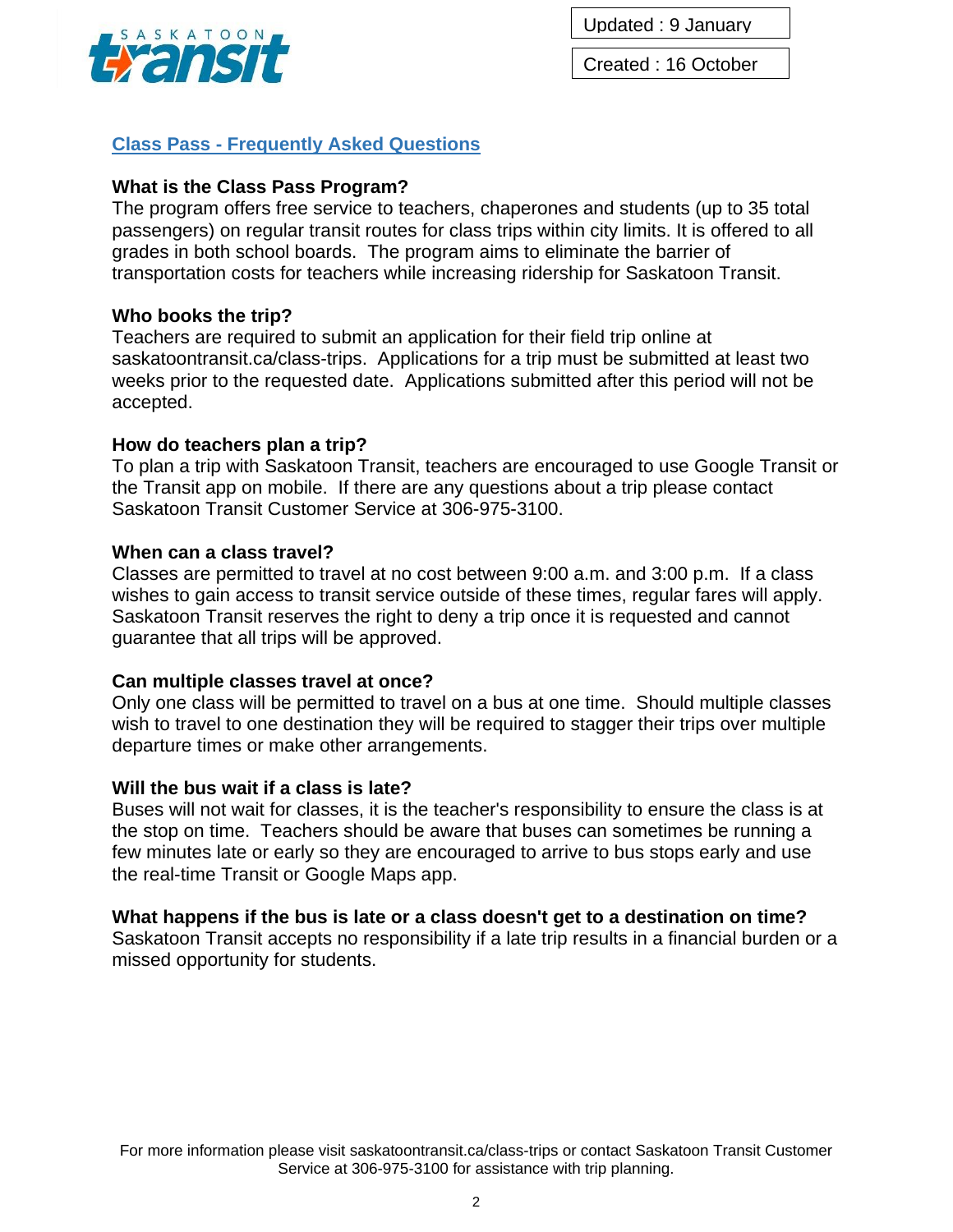

2018 16 October 2018 16 October 2018 16 October 2018 16 October 2018 16 October 2018 16 October 2018 16 Octobe<br>2017 16 October 2018 16 October 2018 16 October 2018 16 October 2018 16 October 2018 16 October 2018 16 Octobe Created : 16 October

#### **What if my destination is not on a regular route?**

Saskatoon Transit will not detour off of regular routes to get a class closer to their destination. If the final destination is not on the regular transit route classes will be required to walk from the regular stop to their final destination. If the teacher feels for any reason that the class cannot walk from the stop then it is the responsibility of the teacher to make other arrangements.

#### **Will everyone get a seat?**

Because classes will be traveling on regular transit routes a seat in not guaranteed. Students should be reminded of the priority seating guidelines and proper transit etiquette before riding. **(saskatoontransit.ca/rider-guide/transit-101)**

#### **Is it guaranteed that the bus will show up?**

On occasion unforeseen circumstances can cause a bus to not arrive or stop at specific parts of a route. Though this is unlikely, it can happen due to mechanical failure, over capacity, major traffic congestion and other unforeseen circumstances. We encourage you to use the real-time Transit or Google Transit app, service alerts will be issued on this platform.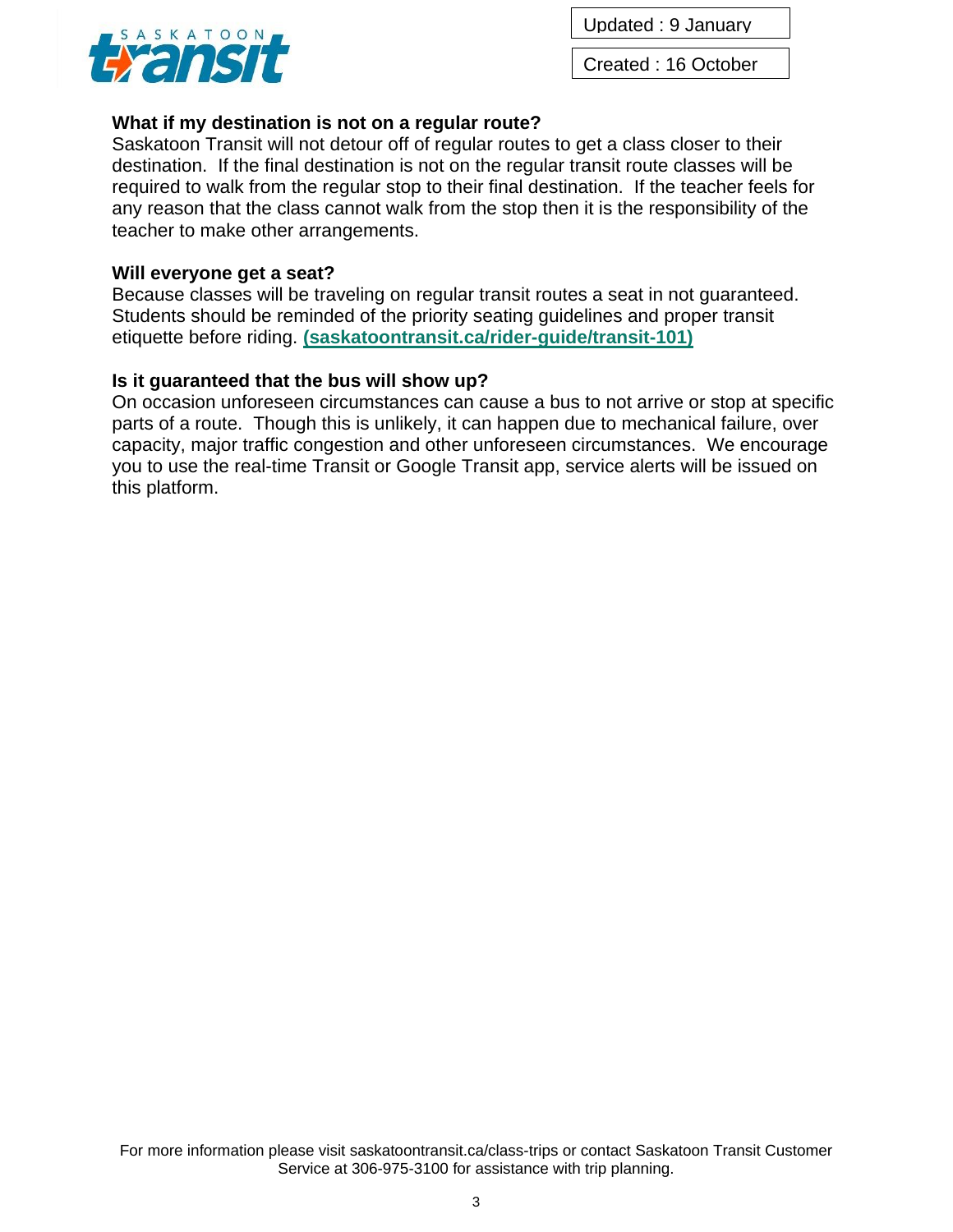

2018 16 October 2018 16 October 2018 16 October 2018 16 October 2018 16 October 2018 16 October 2018 16 Octobe<br>2017 16 October 2018 16 October 2018 16 October 2018 16 October 2018 16 October 2018 16 October 2018 16 Octobe Created : 16 October

# **Transit Etiquette**

Riding with Saskatoon Transit means you're sharing space with other passengers and our operators. Here are some basic etiquette tips to help make everyone's trip as enjoyable as possible.

- 1. **Courtesy seating** All of our buses are equipped with designated seats for passengers who may need a little extra help. If you are in one of these seats, offering it to someone who may need it more than you is a simple and easy way to improve everyone's experience on the bus.
- 2. **Personal audio devices** Listening to music can be a great way to pass the time while riding on the bus although, if other people can hear it, it's too loud. Please respect that some like to enjoy a quiet ride and keep your music to a reasonable volume.
- 3. **Food and drink** If you are going to eat or drink while riding with Saskatoon Transit, please be tidy and take your garbage with you to properly dispose of in a garbage or recycling bin.
- 4. **Cell phones** Talking on your cell phone is acceptable behaviour while riding the bus, but keep your conversation quiet so not to share it with the rest of the bus. For your own privacy and for the courtesy of other passengers please keep your voice quiet.
- 5. **Keep aisles clear** Travelling with bags, laptops, strollers or other items is acceptable on Saskatoon Transit. Please remember to keep these items tucked away as much as possible to keep aisles clear so people can move through the bus safely and easily. It's also a kind gesture to remove your items from an available seat to allow room for another passenger to sit.
- 6. **Doorways are for entering and exiting the bus** When the bus is full, it can be tempting to stand or lean near an exit. To ensure that people can safely get on or off the bus we ask that you keep the exits clear.
- 7. **Sharing space** After a long day, it's nice to be able to sit down and relax on the bus. Please keep free seats clear of items and available for someone to use.